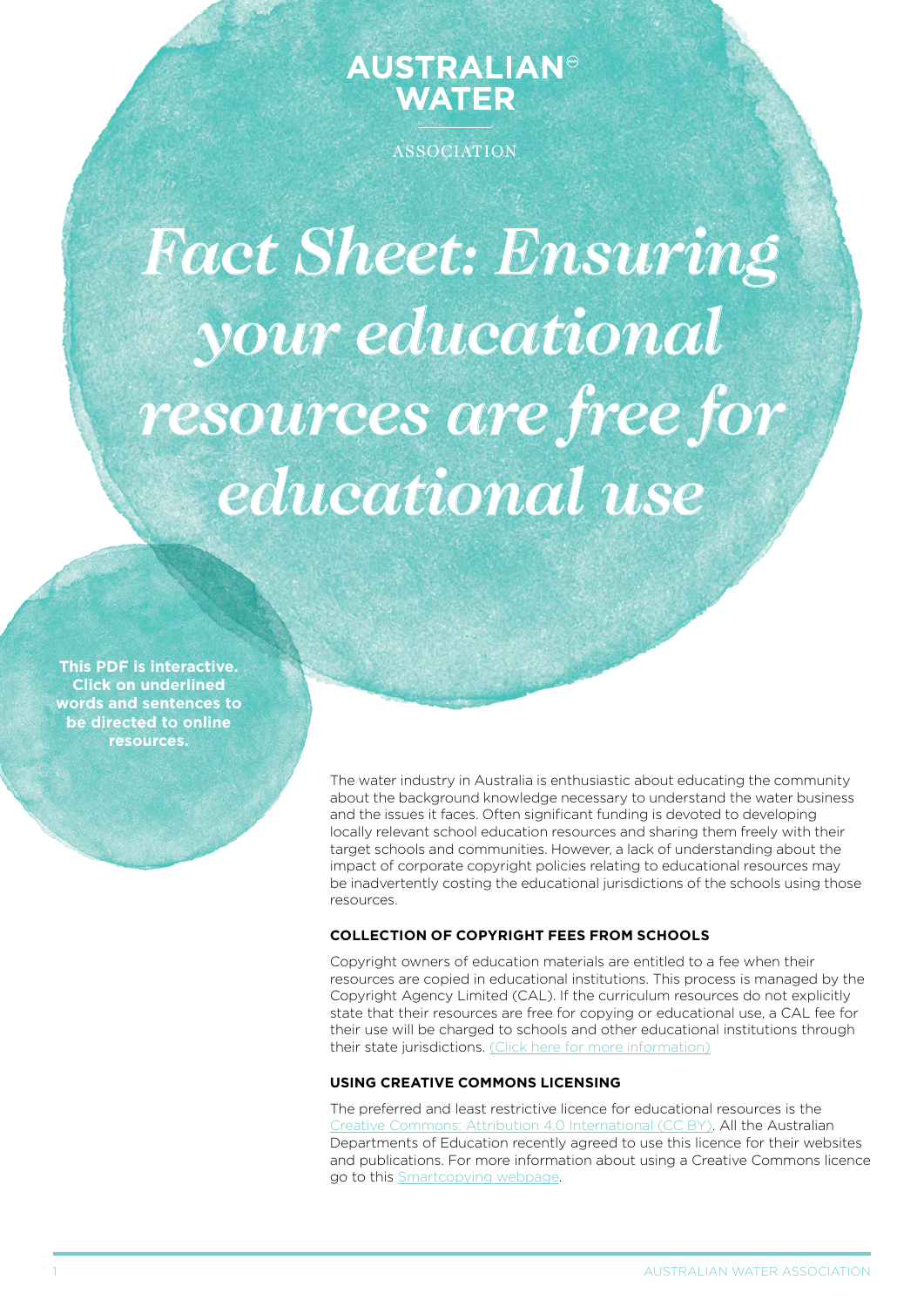# **Alternative educational copyright terms of use**

If it is not possible to use a Creative Commons licence, the copyright terms of use of an organisation, such as a water utility, will need to clearly indicate that their resources are free for educational use. According to the **Smartcopying** [website](http://www.smartcopying.edu.au/information-sheets/schools/using-digital-content-repositories-copyright-compliance-manual-for-schools/using-free-for-education-material-and-open-education-resources/using-free-for-education-material-and-open-education-resources) produced by the National Copyright Unit on behalf of the Copyright Advisory Groups (Schools and TAFEs), a website will not be 'free for education' if the terms and conditions or copyright statement state that copying is:

- permitted for personal use
- permitted for personal and non-commercial use
- permitted for personal, non-commercial use
- permitted for private or individual use
- not permitted.

Any limited 'free for education' terms such as the above aren't conducive to teachers amending and sharing the resources.

However there are other acceptable 'free for education' licence terms of use, if applying a Creative Commons licence is not possible. For instance, the terms and conditions or copyright statement should permit copying for any of the following uses:

- educational use
- • non-commercial use
- use in your organisation
- personal or non-commercial use
- free copying.

A 'free for education' licence is particularly necessary if you would like to promote your educational resources through national curriculum portals such as Scootle. Scootle is a government-funded initiative and is managed by Education Services Australia (ESA): a national, not-for-profit company owned by all Australian education ministers. Teachers can register to access the digital curriculum resources linked to Scootle free of charge.

## **Why link to Scootle?**

The Australian Curriculum web pages include a direct link to Scootle resources via the content descriptions (Figure 1). The Scootle portal is well-used by teachers nationally with over 370,000 registrations representing both in-service and pre-service teachers in all Australian states and territories across all sectors.

| <b>Content Description</b><br>Predictable phenomena on Earth, including seasons and eclipses, are caused by the relative positions of the sun. Earth and the moon |                       | Feedback I      |
|-------------------------------------------------------------------------------------------------------------------------------------------------------------------|-----------------------|-----------------|
| 骗                                                                                                                                                                 |                       |                 |
| Elaborations                                                                                                                                                      | ScOT catalogue terms  |                 |
| · investigating natural phenomena such as lunar and solar eclipses.<br>seasons and phases of the moon                                                             | · Seasons<br>• Orbits |                 |
| %e                                                                                                                                                                |                       |                 |
| • comparing times for the rotation of Earth, the sun and moon, and<br>comparing the times for the orbits of Earth and the moon                                    | Discover resources    | Discuss further |
| 目出色                                                                                                                                                               |                       |                 |
| . modelling the relative movements of the Earth, sun and moon and<br>how natural phenomena such as solar and lunar eclipses and<br>phases of the moon occur       |                       |                 |
| ա.e                                                                                                                                                               |                       |                 |
| • explaining why different regions of the Earth experience different<br>seasonal conditions                                                                       |                       |                 |
|                                                                                                                                                                   |                       |                 |

*[Figure 1 Year 7 Australian Curriculum content description relating to water](http://www.australiancurriculum.edu.au/science/curriculum/f-10?layout=1#level7)*